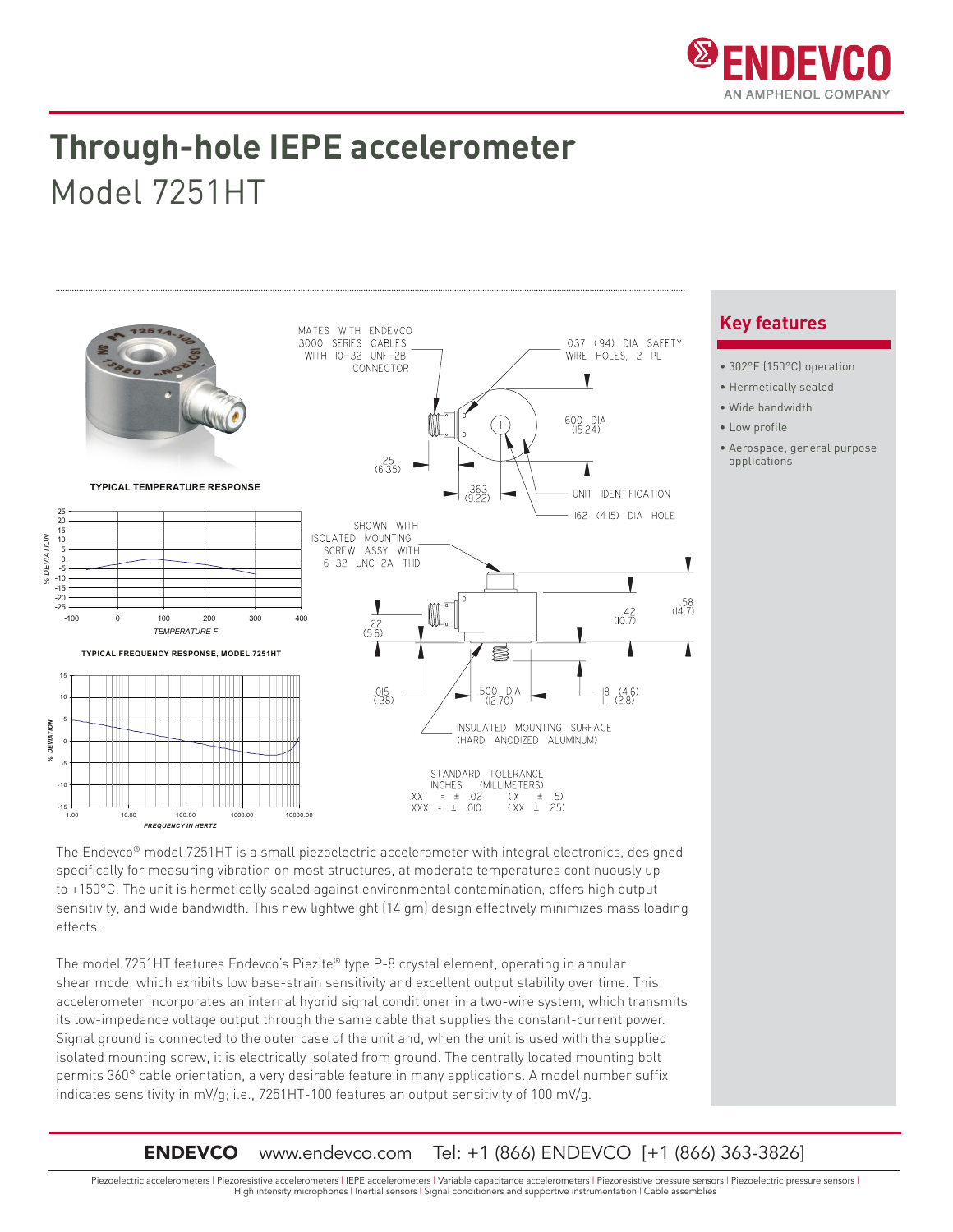

# **Through-hole IEPE accelerometer** Model 7251HT

## Specifications

The following performance specifications conform to ISA-RP-37.2 (1964) and are typical values, referenced at +75˚F (+24˚C) and 100 Hz, unless otherwise noted. Calibration data, traceable to National Institute of Standards and Technology (NIST), is supplied.

| <b>Dynamic characteristics</b>                                      | Units                                | $-10$                                                    | -100                                                               | 500                |  |
|---------------------------------------------------------------------|--------------------------------------|----------------------------------------------------------|--------------------------------------------------------------------|--------------------|--|
| Range                                                               | q                                    | ±500                                                     | ±50                                                                | ±10                |  |
| Voltage sensitivity, ±10%<br>Frequency response                     | mV/q                                 | 10 <sup>°</sup>                                          | 100                                                                | 500                |  |
| Resonance frequency typical                                         | kHz                                  | 30                                                       | 30                                                                 | 30                 |  |
| Resonance frequency minimum                                         | kHz                                  | 28                                                       | 28                                                                 | 28                 |  |
| Amplitude response                                                  |                                      |                                                          |                                                                    |                    |  |
| ±5%                                                                 | Hz                                   | 2 to 10 000                                              | 2 to 10 000                                                        | 2 to 10 000        |  |
| ±10%                                                                | Hz                                   | .2 to 12 000                                             | .2 to 12 000                                                       | .2 to 12 000       |  |
| <b>Transverse sensitivity</b>                                       | $\%$                                 | < 5                                                      | < 5                                                                | < 5                |  |
| Temperature response                                                |                                      | $\bullet$<br>See typical curve -<br>÷                    |                                                                    |                    |  |
| Amplitude linearity                                                 | $\%$                                 | $\leq$ 2                                                 | $\leq$ 2                                                           | $\leq$ 2           |  |
| <b>Output characteristics</b>                                       |                                      |                                                          |                                                                    |                    |  |
| Output polarity                                                     |                                      | Acceleration directed into base produces positive output |                                                                    |                    |  |
| DC output bias voltage (75°F)<br>-67°F to +300°F (-55°C tp +150°C)  | Vdc                                  | $+12.7$ to $+13.7$                                       | $+12.7$ to $+13.7$                                                 | $+12.7$ to $+13.7$ |  |
| at full range output voltage 5V pk                                  |                                      | $+7$ to $+16$                                            | $+7$ to $+16$                                                      | $+7$ to $+16$      |  |
| at output voltage = 0.5V pk                                         |                                      | $+5$ to $+16$                                            | $5$ to $+16$                                                       | $5$ to $+16$       |  |
| Output impedance                                                    | Ω                                    | < 200                                                    | < 200                                                              | < 200              |  |
| Full scale output voltage                                           | $\vee$                               | ±5                                                       | $+5$                                                               | $+5$               |  |
| Residual noise (0.1Hz - 10kHz)                                      | equiv. µg rms                        | 300                                                      | 120                                                                | 120                |  |
| Overload recovery (2X of full scale)                                | <b>US</b>                            | < 10                                                     | < 10                                                               | < 10               |  |
| Grounding                                                           |                                      |                                                          | Signal ground connected to case and isolated from mounting surface |                    |  |
| Sensitivity vs current (2 to 10 mA)                                 | $\%$                                 | ±1                                                       | ±1                                                                 | ±1                 |  |
| Power requirement                                                   |                                      |                                                          |                                                                    |                    |  |
| Supply voltage                                                      | Vdc                                  | $+23$ to $+30$                                           | $+23$ to $+30$                                                     | $+23$ to $+30$     |  |
| Supply current                                                      | mA                                   | $+2$ to $+10$                                            | $+2$ to $+10$                                                      | $+2$ to $+10$      |  |
| Warm-up time [1]                                                    | sec                                  | 10 <sup>1</sup>                                          | 10 <sup>1</sup>                                                    | 10 <sup>1</sup>    |  |
| <b>Environmental characteristics</b>                                |                                      |                                                          |                                                                    |                    |  |
| Temperature range                                                   |                                      | $\bullet$ -67°F to +302°F (-55°C to +150°C) -            |                                                                    |                    |  |
| Humidity                                                            |                                      | • Hermetically sealed - •                                |                                                                    |                    |  |
| Sinusoidal vibration limit                                          | g pk                                 | 500                                                      | 500                                                                | 500                |  |
| Shock limit [2]                                                     | g pk                                 | 5000                                                     | 5000                                                               | 5000               |  |
| <b>Base strain sensitivity</b>                                      | equiv. q pk/µ strain                 | 0.025                                                    | 0.01                                                               | 0.01               |  |
| Thermal transient sensitivity<br><b>Electromagnetic sensitivity</b> | equiv. q pk/°F<br>equiv. q rms/gauss | 0.18<br>0.002                                            | 0.17<br>0.0004                                                     | 0.04<br>0.0003     |  |
|                                                                     |                                      |                                                          |                                                                    |                    |  |
| <b>Physical characteristics</b>                                     |                                      |                                                          |                                                                    |                    |  |
| <b>Dimensions</b>                                                   |                                      | • See outline drawing -                                  |                                                                    | - 0                |  |
| Weight                                                              | oz (gm)                              | 0.49(14)                                                 | 0.49(14)                                                           | 0.49[14]           |  |
| Case material                                                       |                                      | • Stainless steel -                                      |                                                                    |                    |  |
| Connector                                                           |                                      | 10-32 receptacle, side mounted                           |                                                                    |                    |  |
| Mounting torque                                                     | $lbf-in$ (Nm)                        | 10(1.1)                                                  | 10(1.1)                                                            | 10(1.1)            |  |
| <b>Supplied calibration</b>                                         |                                      |                                                          |                                                                    |                    |  |
| <b>Voltage sensitivity</b>                                          | mV/q                                 |                                                          |                                                                    |                    |  |
| Maximum transverse sensitivity                                      | $\%$                                 |                                                          |                                                                    |                    |  |
| Frequency response                                                  | $\frac{0}{0}$                        | 20 Hz to 10 kHz                                          | 20 Hz to 10 kHz                                                    | 20 Hz to 10 kHz    |  |

ENDEVCO www.endevco.com Tel: +1 (866) ENDEVCO [+1 (866) 363-3826]